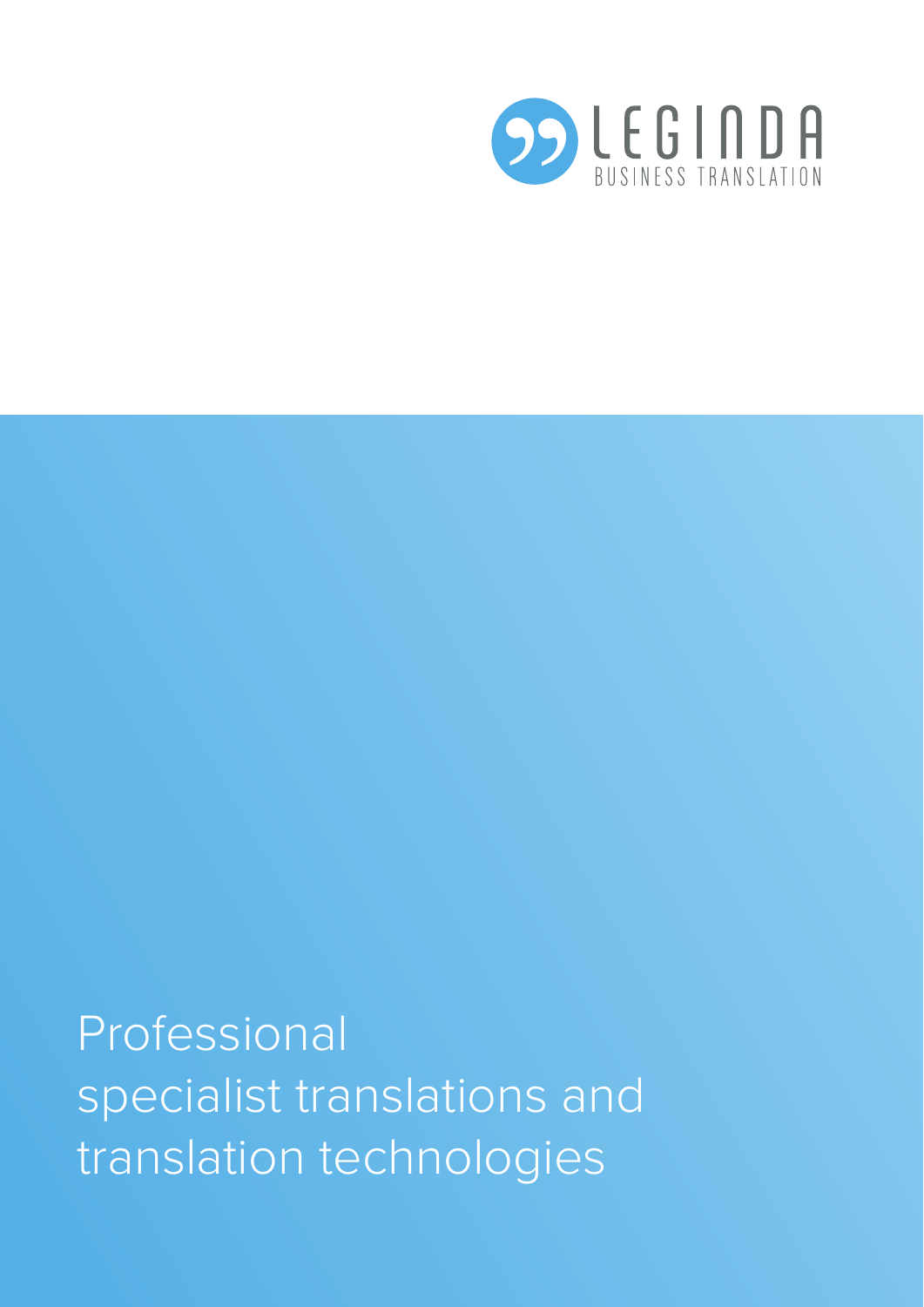# We translate into more than 80 languages!

#### **Online portal**

In our online portal, you can order and manage your translations in minutes, in just a few clicks. So that you can know from the outset what costs you will incur for your order, you are given a fixed price quotation straight away with various delivery times to choose from. The documents are transmitted in encrypted form to our servers in Germany, which are also encrypted.

We also guarantee that all your data is treated with absolute confidentiality.



Calculate your price quotation today at **www.leginda.de**.

#### **Individual consultation**

Our experienced team is on hand to assist you with your translation projects. As experts in language services, we can also provide consultation, training, workshops and support for various topics such as translation management, terminology and machine translation. Get in touch!



Call us on **+49 681 - 940 300 5** or e-mail us at **contact@leginda.com**



### Facts & figures

- Over 80 languages \*
- Over 1,500 language combinations
- Over 4,000 translators
- DIN ISO-certified
- 10+ years' experience
- In-house translators
- Over 1,500 satisfied customers
- 85 million+ translated words / 340,000+ translated pages

\*We provide translations in the following languages, for example:

Arabic, Bulgarian, Catalan, Chinese, Danish, Dutch, English, Estonian, Finnish, French, Georgian, German, Greek, Hebrew, Urdu, Hindi, Indonesian, Italian, Japanese, Korean, Latvian, Lithuanian, Luxembourgian, Macedonian, Maltese, Norwegian, Persian, Polish, Portuguese, Russian, Serbian, Slovak, Slovenian, Spanish, Swedish, Tagalog, Thai, Turkish, Ukrainian, Vietnamese.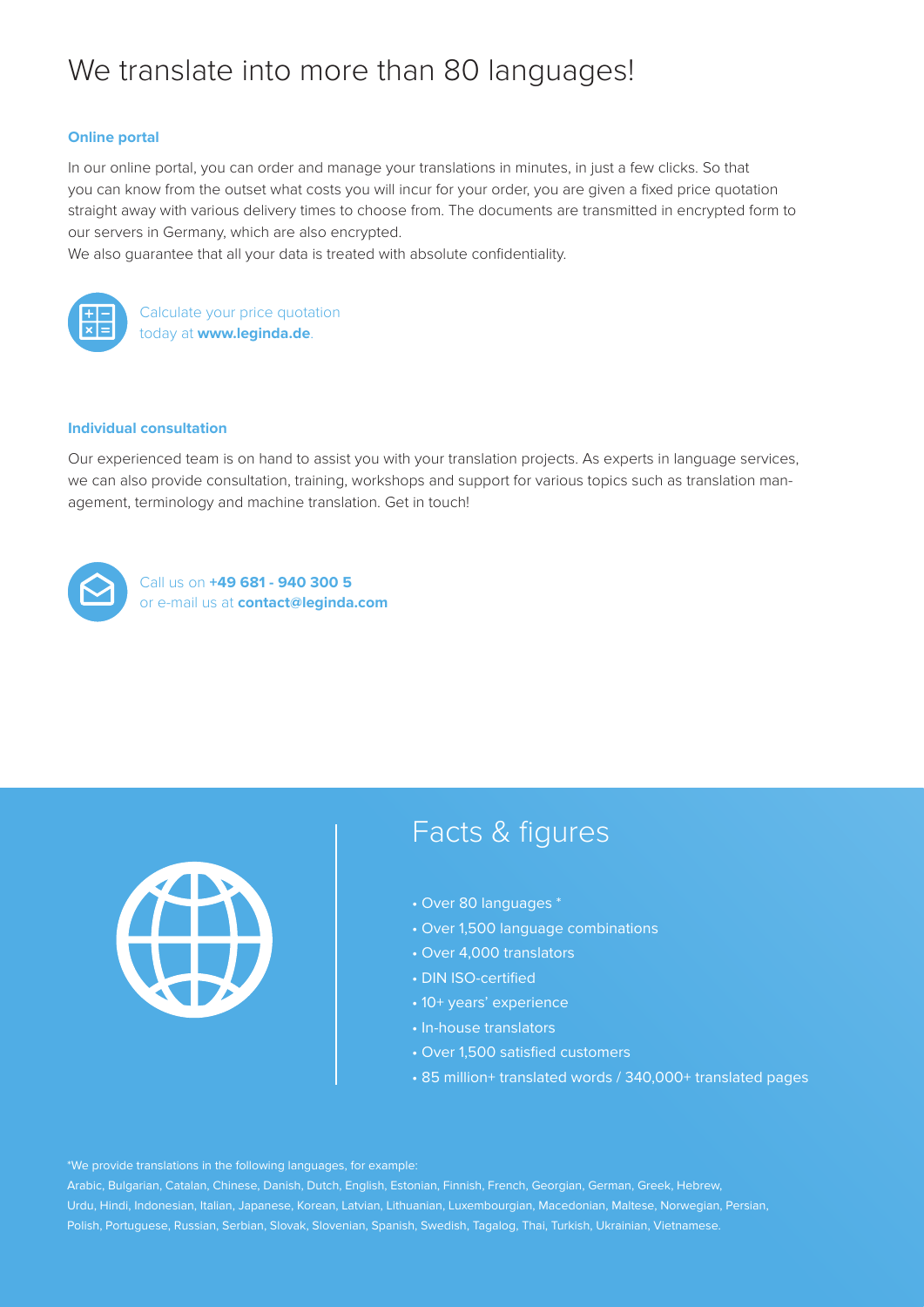### Reduce your translation costs with us!

#### **Translation memory**

For each of our customers, we create a personal translation database, the translation memory (TM), in our portal. All your translations are saved to the TM. If you go on to order another translation, the software analyses the text and detects repetitions, sentence pairs that are 100% identical and similarities between sentences.

# The effects of using a translation memory

- **Increase in quality** as translations are consistent. Recurring phrases are always translated in the same way.
- **Cost savings** discounts can be applied for duplicate text and phrases, as they do not need to be translated from scratch.



The data stored in the TM is, of course, your property. You can retrieve your data at any time, for example to use it for internal purposes.

### **Sectors**

- Technology & industry
- Marketing & PR
- E-commerce
- Business & trade
- Software & Internet
- Games
- Medicine & pharmacy
- Law
- Finance

### Services

- **Translations**
- Express translations
- Certified translations
- Proofreading & copyediting
- Terminology work/management
- Neural machine translation (NMT)
- NMT with post-editing
- Website localisation
- Desktop publishing
- Transcription
- Subtitling
- Software localisation
- Games localisation
- Voiceovers for audio and video
- CMS/VMS/online shop integration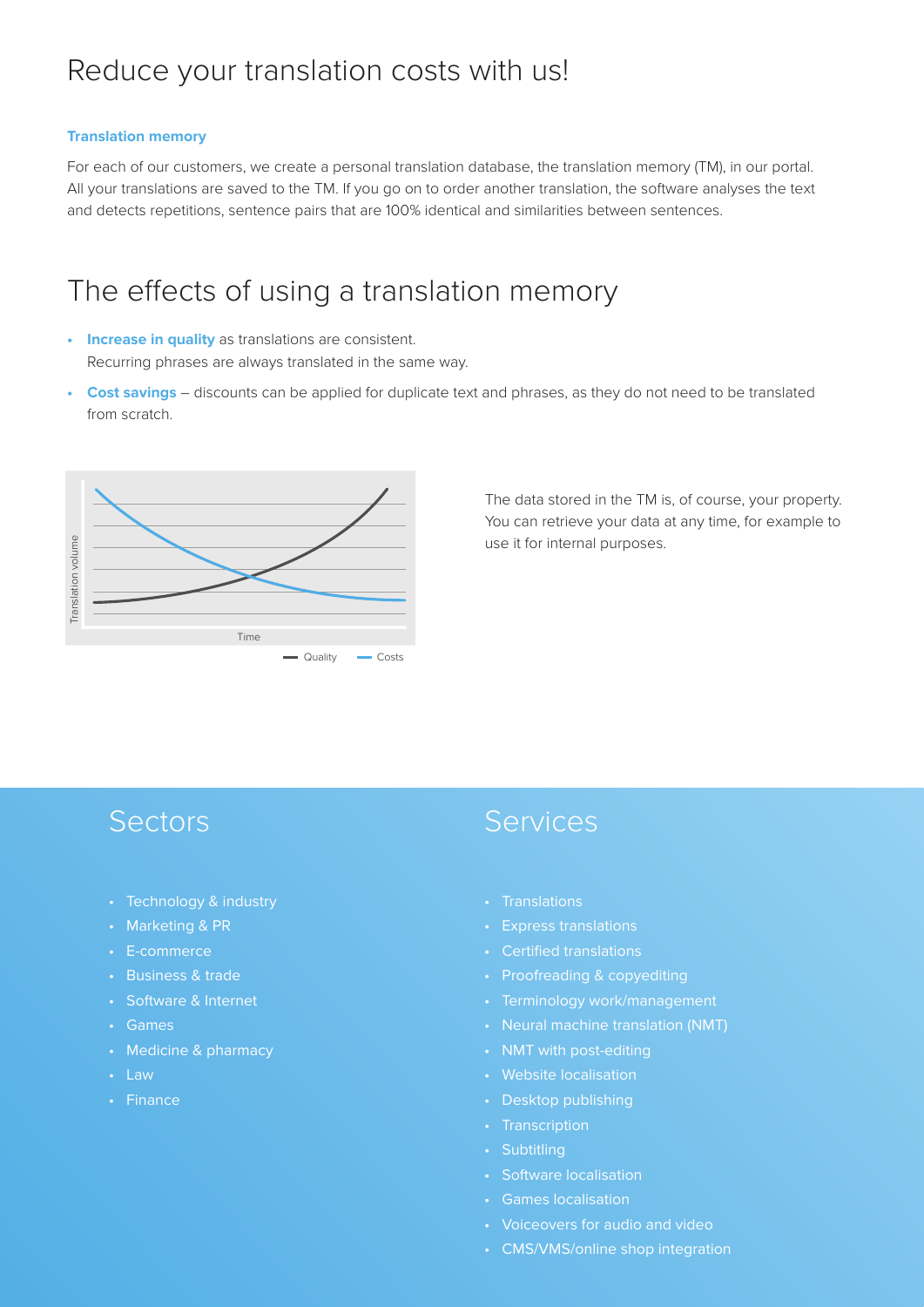# Free translation management system

#### **Business solution**

Use our free online platform as a translation management system to order and manage your translations online in just a few clicks.

# Functions of the online platform

- Start right away: log in from anywhere in the world at https://www.leginda.de
- 24/7 access
- Simple quotation costing in seconds with just a few clicks
- Platform free to use: you only pay for the translations you have ordered
- Individual configuration options for different business units or users
- Discount system
- Automation and centralisation of the translation process
- Encrypted connection
- Interfaces for connection to various systems
- Online payment options
- Improvement of corporate wording
- Support of many different file formats, such as Word, InDesign, Powerpoint and HTML



Encrypted transmission of your files for translation to servers in Germany, which are also encrypted. Confidential treatment of your data thanks to confidentiality agreements. User management with defined access rights.

# Your translation ready in just a few steps









**You can, of course, also contact us by phone or e-mail.** We will gladly prepare a quotation tailored to your specific needs.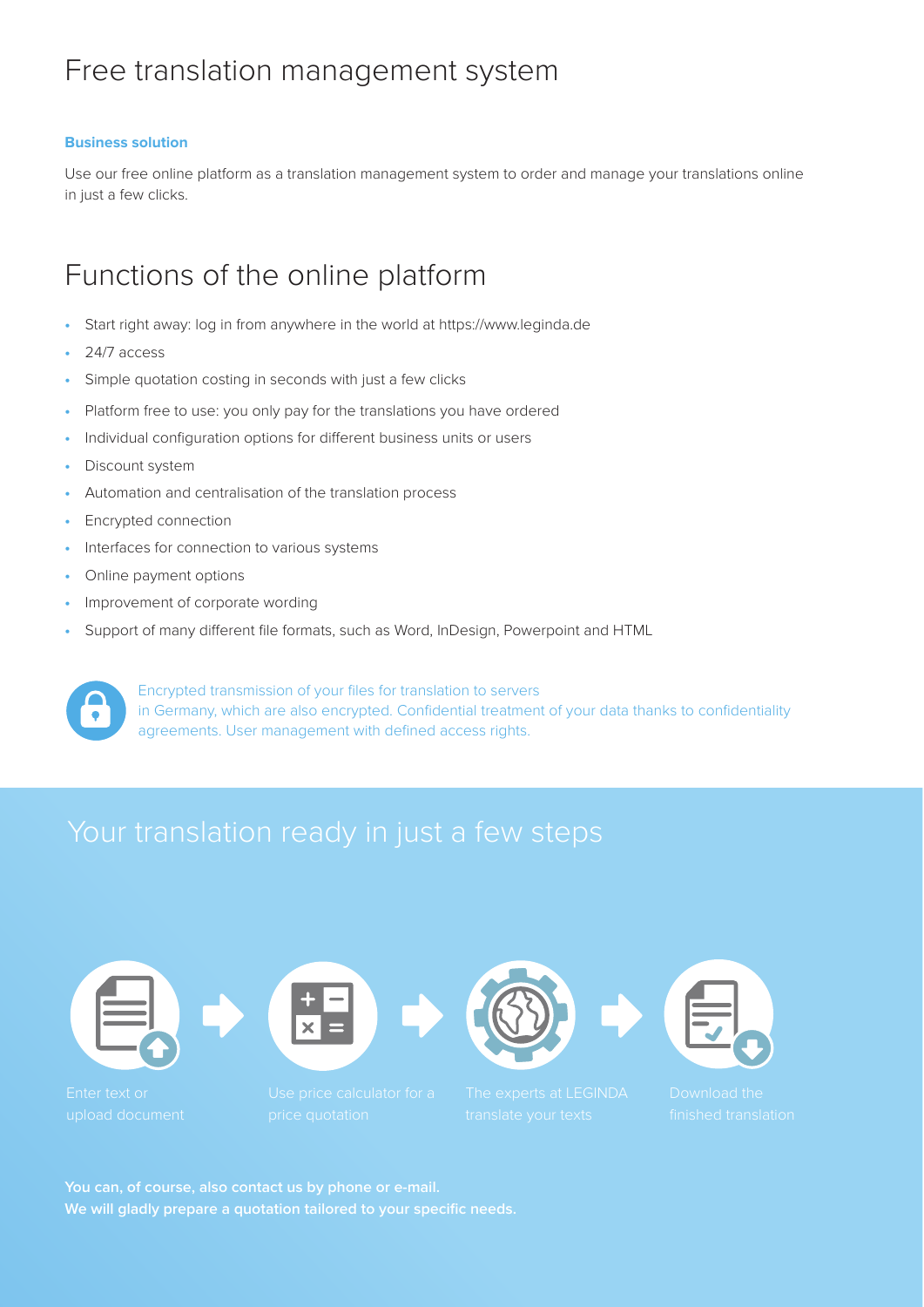# All advantages at a glance



#### **Translators who specialise in their particular field**

We can provide you with translations for a wide range of sectors and specialist areas. A worldwide network of qualified specialist translators specialising in particular topics and subject areas in addition to having a degree in translation enable us to provide high-quality specialist translations.



#### **Native speakers and target-country principle**

We work exclusively with native speakers and translators who translate into the language of the country they live in. This ensures that we can always provide a high level of quality with regard to the essential cultural, linguistic, technical and political knowledge that we incorporate into our translations.



#### **A simple process thanks to our online system – with on-time delivery**

Place an order in just three steps: select source and target language, upload a text or document and then simply confirm the delivery time and price.

With our wide range of six different delivery options, you can have your translation delivered exactly when you need it. This makes us a reliable partner even for time-critical jobs.



#### **Faster translation with CAT tools (computer-assisted translation tools)**

new jobs, thus reducing the workload. For you, this means shorter processing times, consistent<br>Interactive consistent For your projects, you can also choose to have your texts translated with CAT tools. The CAT tool stores passages of text from previous jobs with their translations, which can then be leveraged in translations and lower costs.



#### **Certified**

We supply high-quality translation services in accordance with the internationally applicable quality standard DIN EN ISO 17100. We ensure that translations are worked on in compliance with the setzer, die sich zusätzlich zu ihrem Übersetzerstudium auf bestimmte regulations and standards for translation agencies in all project phases, thus guaranteeing the best possible quality for your translations from A to Z.



#### **Certified translations**

We can provide you with certified translations that you can submit to public authorities and govern-<br> Wir arbeiten ausschließlich mit Muttersprachlern und Übersetzern ment agencies.

Furthermore, we can also provide authentication (apostille) and legalisation of your translations as needed.



### **Neural machine translation**

translation is always at the cutting edge of technology and your translation can be produced almost instantly. Your data remains secure and is not used for any other purposes. Fast and inexpensive: if you only need to understand the content of a foreign-language text for information purposes, we can provide a perfect alternative to human translation. Neural machine



#### dann anfordern, wenn Sie diese benötigen. So sind wir auch bei zeit-**Neural machine translation with post-editing**

The advantages of this are generally the cost savings and usually shorter processing times. If you need a translation at short notice that still needs to be of high quality, we can provide machine translation with post-editing (PEMT). This variant involves the target text being machine-translated and then edited by a human translator, so that the final quality is almost equivalent to a human translation.



#### in CAT-Tools zur Verfügung stellen. Das CAT-Tool merkt sich vorhandene und übersetzte Textpassagen, wodurch keine komplette Neu-Amerikaanse komplette Neu-Amerikaanse komplette N<br>Soos begin het die komplette Neu-Amerikaanse komplette Neu-Amerikaanse komplette Neu-Amerikaanse komplette Neu **LEGINDA WordPress plug-in**

Fast and straightforward website translation: simple export and re-import of your website content with LEGINDA's free WordPress plug-in.